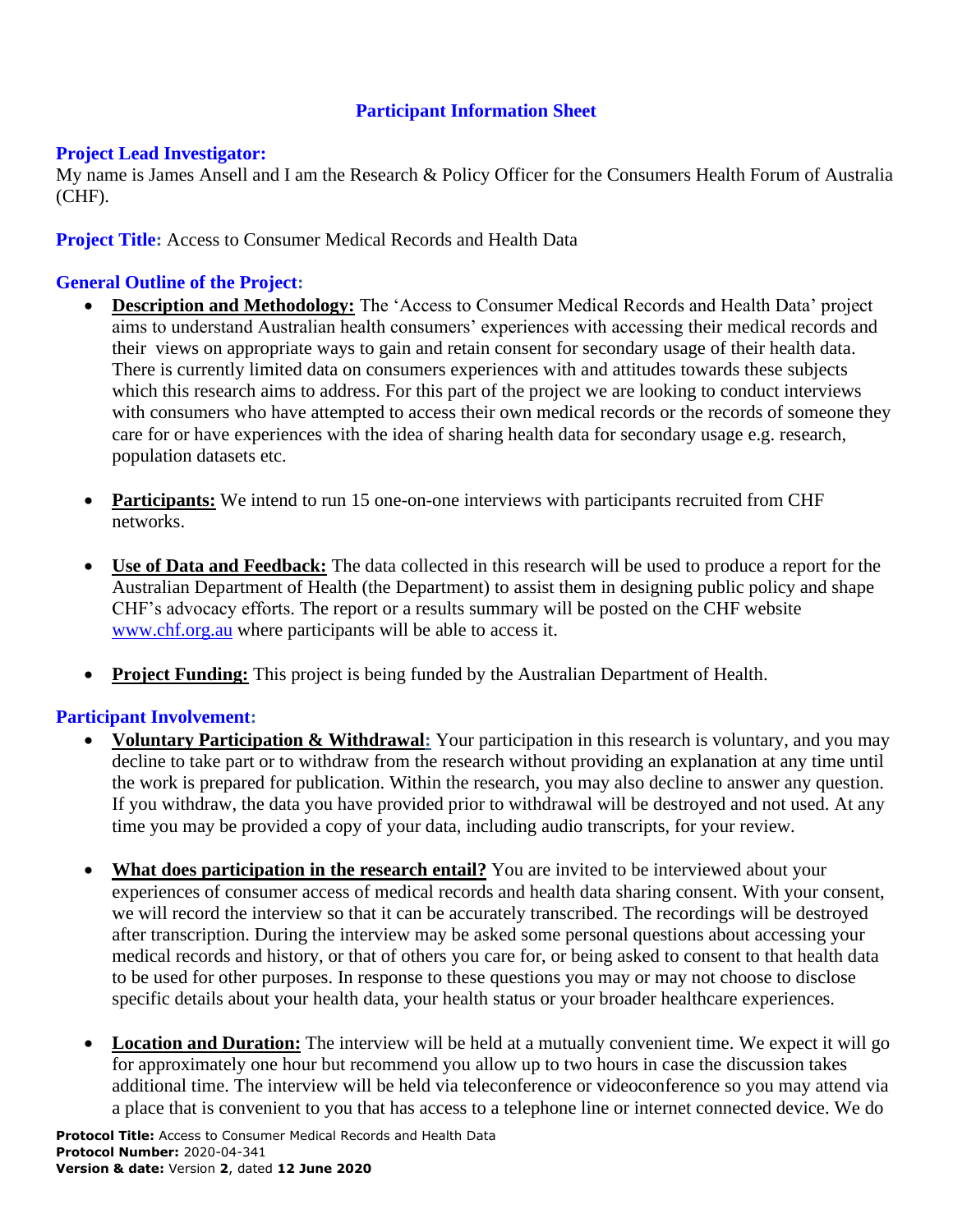request that you choose a location that has minimal ambient noise for the convenience of the other participants.

- **Remuneration:** In recognition of you time, we will provide you with a \$50 participation fee for your contribution to this research project in the form of a gift card. It is the responsibility of individual participants to review if this fee has any implications for their tax or income status.
- **Risks:** This research carries little risk, although you may feel uncomfortable or distressed if you have had negative experiences in the past with medical records or healthcare data. There is also a risk that despite our efforts to keep your identify confidential you may be identified, either through the stories and information you provide. Consequently, you should not share anything that you believe would incriminate you, cause others to take a negative view of you or have any other undesirable outcomes that you believe are unacceptable should you be identified.
- **Benefits:** It is unlikely that you will personally benefit from participation in this research. However, the work will improve the ability for all consumers to access their medical records and improve the mechanisms by which consent for health data sharing operate, potentially leading to other improvements in the healthcare system.

## **Exclusion criteria**:

**Participant Limitation:** This research is intended to get the perspectives of the general Australian public and as such the primary perspective of participants should be that of consumers, consumer advocates or custodians of consumer health data. People who wish to represent other primary perspectives such as those of healthcare workers or academic researchers are excluded from this research project.

# **Confidentiality:**

• **Confidentiality:** We will keep your identity confidential as far as allowed by law, unless you elect to be named within the research. Published results will only be reported in aggregate, and you will not be identifiable within published outputs unless you have elected otherwise.

# **Privacy Notice:**

In collecting your personal information within this research, the CHF must comply with the Privacy Act 1988. The CHF Privacy Policy is available<https://www.chf.org.au/privacy-policy> and it contains information about how a person can:

- Access or seek correction to their personal information;
- Complain about a breach of an Australian Privacy Principle by CHF, and how CHF will handle the complaint.

### **Data Storage:**

- **Where:** Data will be securely stored on password-protected CHF Microsoft SharePoint. Physical records will be kept in a locked filing cabinet in the CHF office. Interview recordings will be provided to Typed Word for the purpose of transcription and stored on password protected computers. Deidentified data will be provided to Urbis Pty Ltd for the purpose of data analysis and secured in the Urbis password protected Microsoft SharePoint.
- **How long:** All research data will be retained and securely stored by CHF and Urbis for seven years following the conclusion of this research project. Data held by Typed Word will be destroyed at the end of the project.

**Protocol Title:** Access to Consumer Medical Records and Health Data **Protocol Number:** 2020-04-341 **Version & date:** Version **2**, dated **12 June 2020**